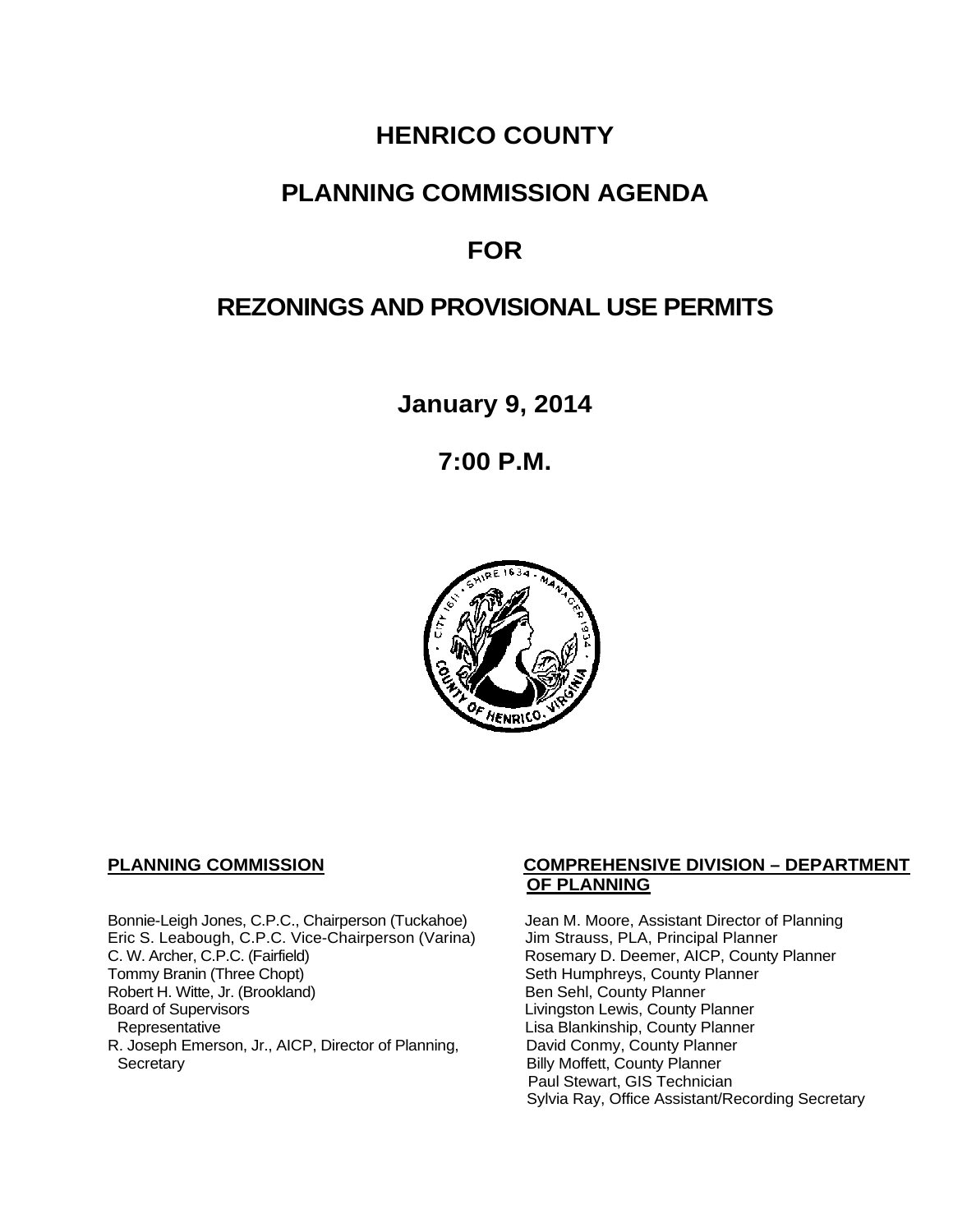### **PLANNING COMMISSION REZONING MEETING FINAL AGENDA JANUARY 9, 2014**

**BEGINNING AT 7:00 P.M.**

**WELCOME:**

**PLEDGE OF ALLEGIANCE:**

**RECOGNITION OF NEWS MEDIA:**

**CALL TO ORDER:**

**REQUESTS FOR WITHDRAWALS AND DEFERRALS: (0); (3)**

**REQUESTS FOR EXPEDITED ITEMS: (0)**

**ELECTION OF CHAIRMAN: Mr. Eric Leabough**

**ELECTION OF VICE-CHAIRMAN: Mr. Robert Witte**

**CASES TO BE HEARD: (4)**

### **SUBDIVISION**

SUB2013-00219 West Broad Village (January 2014 Plan) 3920 - 3930 Village Commons Walk **Approved**

**Bay Companies, Inc. for Eagle Construction of Virginia, LLC and West Broad Village II, LLC:** The 0.202-acre site proposed for a subdivision of 6 residential townhouses for sale is located on the east line of Village Commons Walk (private), south of Old Brick Road (private), on parcels 741-760-2791, 741-760-2584, 741- 760-2688, 741-760-2581, 741-760-2686, and 741-760- 2479. The zoning is UMUC, Urban Mixed Use District (Conditional), and WBSO, West Broad Street Overlay District. County water and sewer. **(Three Chopt) 6 Lots**

The proposed conditional plat would revise the width of a utility easement previously shown on West Broad Village December 2011 Plan. Due to a survey error, the foundations for a block of townhouses currently under construction encroach six inches into a utility easement recorded with West Broad Village Section 12. The subject utility easement extends across the rear of Lots 1-6 of Block A of West Broad Village Section 12. The width of the utility easement along the private alley at the rear of those lots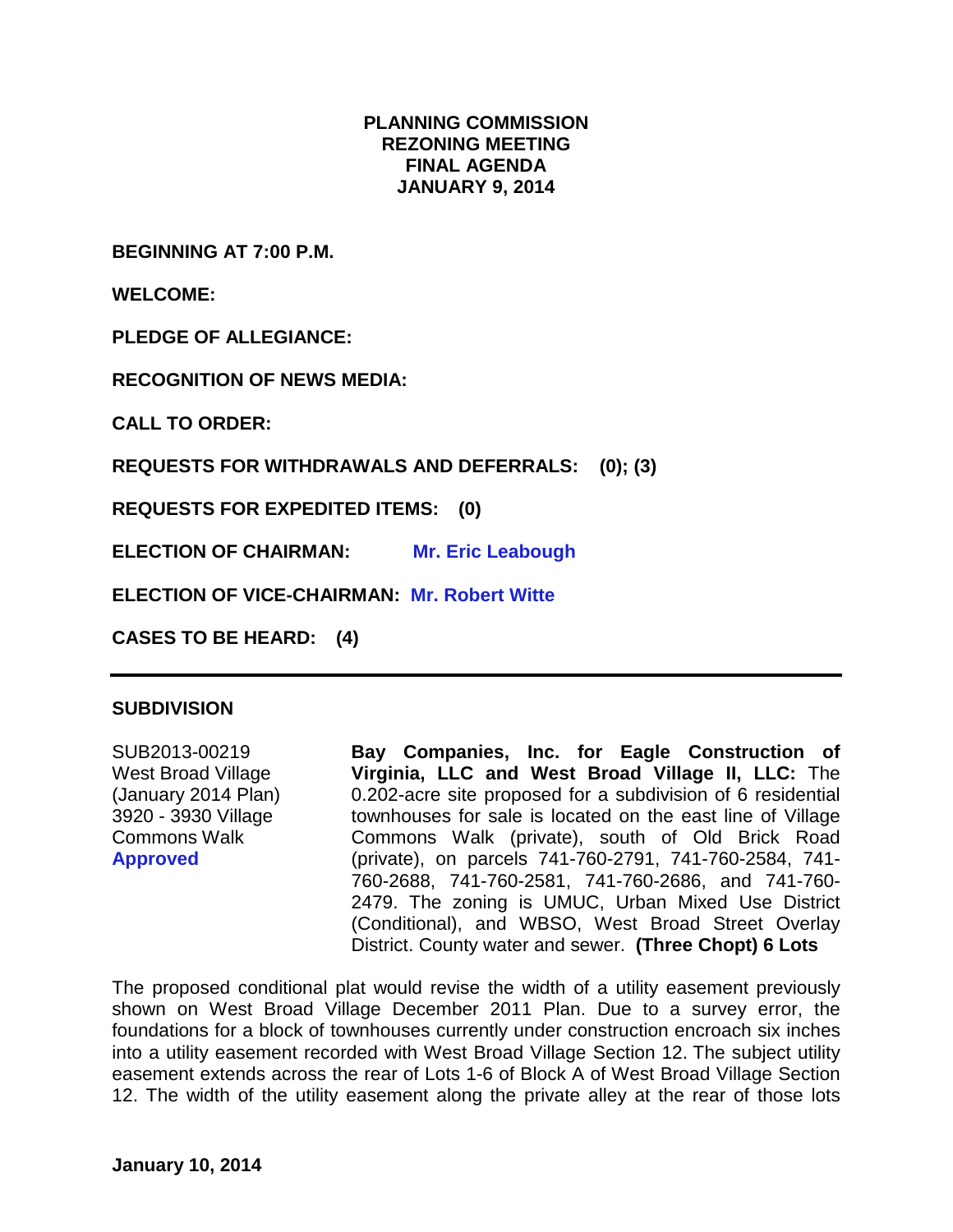would be reduced from 29 feet in width to 28 feet in width. Since the majority of utility easements along the alleys in West Broad Village are only 28 feet in width, the Department of Public Utilities has expressed no opposition to the reduction of the utility easement width at this location. No other revisions to the recorded plat are contemplated at this time.

The staff recommends approval subject to the annotations on the plans, the standard conditions for residential townhouses, and the following additional conditions:

15. The proffers approved as a part of zoning cases C-12C-06 and P-02-06 shall be incorporated in this approval.

### **(Staff Report by Mike Kennedy) (Applicant's Representative: Daniel L. Caskie) (Applicable Rezoning Cases and PUPS: C-12C-06; P-02-06)**

### **VARINA:**

# *(Deferred from the December 5, 2013 Meeting)*

**D. Bryant Gammon:** Request to conditionally rezone from R-3 One-Family Residence District to B-1C Business District (Conditional) Parcel 815-688- 4303 containing 1.88 acres located on the north line of New Market Road (State Route 5) approximately 970' west of its intersection with Strath Road. The applicant proposes retail uses. The uses will be controlled by proffered conditions and zoning ordinance regulations. The 2026 Comprehensive Plan recommends Commercial Concentration and the site is located in the Varina Village Mixed-Use/Village Special Focus Area.

The site is in the Airport Safety Overlay District. **Staff – Ben Sehl (Deferral Requested to the February 13, 2014 Meeting)**

**Deferred to the February 13, 2014 Meeting**

# *(Deferred from the December 5, 2013 Meeting)*

**James W. Theobald for Michael D. Sifen, Inc.: Request to** conditionally rezone from A-1 Agricultural District to R-3C One-Family Residence District (Conditional) Parcel 821-678-7061 containing 79.813 acres located at the northwest intersection of Buffin and Kingsland Roads. The applicant proposes a singlefamily residential development of no more than 120 units. The use will be controlled by proffered conditions and zoning ordinance regulations. The 2026 Comprehensive Plan recommends Suburban Residential 1, density should not exceed 2.4 units per acre, and Environmental Protection Area. The site is in the Airport Safety Overlay District. **Staff – Livingston Lewis (Deferral Requested to the March 13, 2014 Meeting) Deferred to the March 13, 2014 Meeting**

**FAIRFIELD:** None.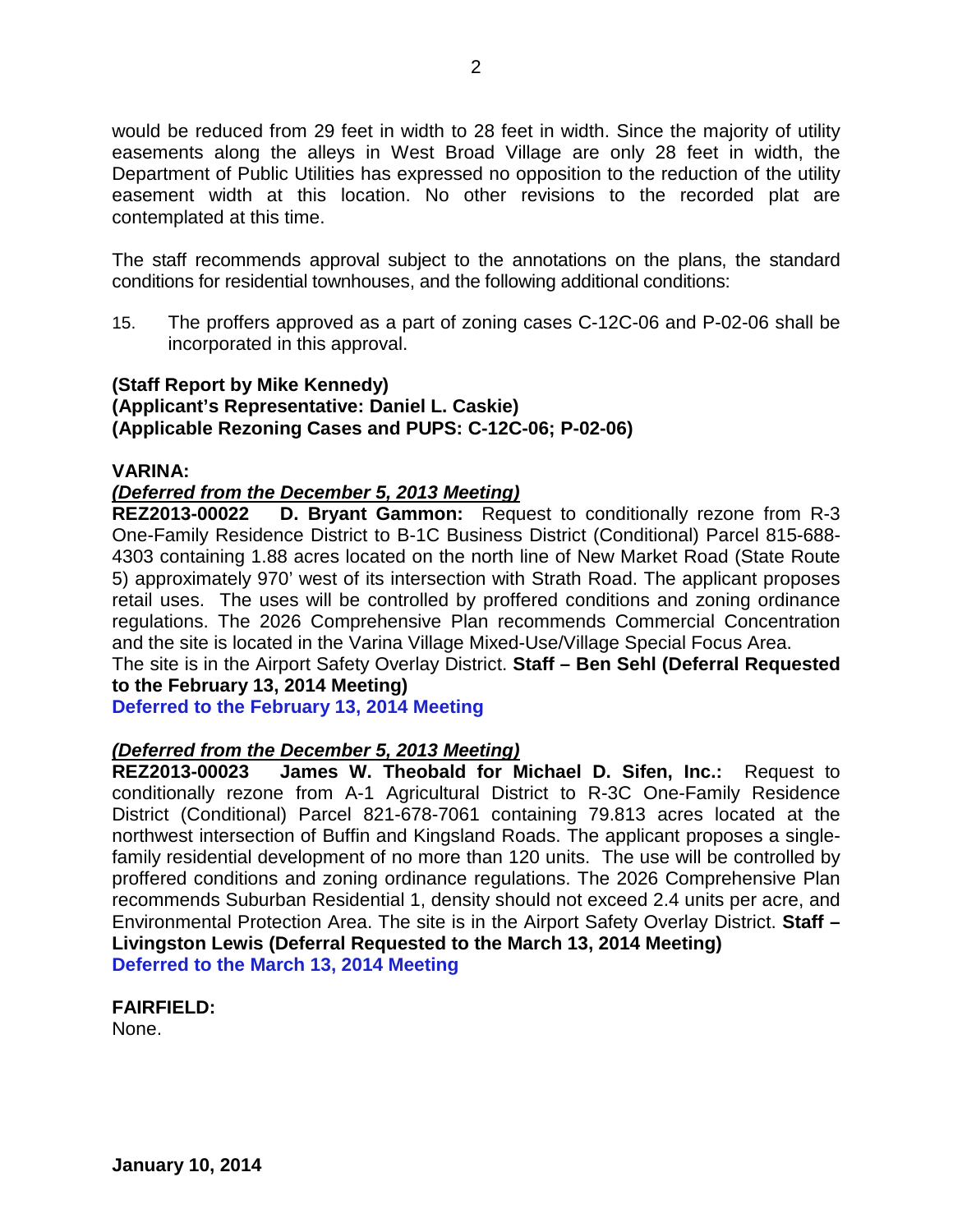### **THREE CHOPT:**

### *Deferred from the December 5, 2013 Meeting)*

**REZ2013-00014 HHHunt Communities**: Request to conditionally rezone from A-1 Agricultural District to R-3C One-Family Residence District (Conditional) Parcels 751- 773-2046, 750-773-3322, and part of 749-771-6494 containing 56.43 acres located at the southern terminus of Holman Ridge Road between the northeast terminus of Opaca Lane and the Chickahominy River. The applicant proposes a single-family residential development not to exceed 100 residential units. The R-3 district allows a minimum lot size of 11,000 square feet and a maximum gross density of 3.96 units per acre. The use will be controlled by proffered conditions and zoning ordinance regulations. The 2026 Comprehensive Plan recommends Suburban Residential 2, density should not exceed 3.4 units per acre, Office, Rural Residential, and Environmental Protection Area. **Staff – Seth Humphreys**

#### **Recommended for Approval**

**REZ2014-00002 Michael J. Rothermel, Esq. for Continental – Copper Associates, L.P.:** Request to rezone from B-1C Business District (Conditional) to O-2 Office District part of Parcel 755-756-9391 containing .015 acres located approximately 665' south of W. Broad Street (U.S. Route 250) and 735' east of its intersection with Old Springfield Road. The applicant proposes office uses. The uses will be controlled by zoning ordinance regulations. The 2026 Comprehensive Plan recommends Multi-Family Residential, density should not exceed 19.8 units per acre. **Staff – Lisa Blankinship Recommended for Approval**

### **TUCKAHOE:**

None.

### **BROOKLAND:**

### *(Deferred from the November 14, 2013 Meeting)*

**REZ2013-00002 Cameron Palmore for Yunus Vohra:** Request to conditionally rezone from A-1 Agricultural District and R-2A One-Family Residence District to R-2AC One-Family Residence District (Conditional) Parcels 764-760-9037, 764-760-8515, 765- 760-1906, and 765-760-0929 containing 5.14 acres, located on the south line of Hungary Road at its intersection with Hastings Mill Drive. The applicant proposes a single-family residential development not to exceed 10 residential units. The R-2A district allows a minimum lot size of 13,500 square feet and a maximum gross density of 3.22 units per acre. The use will be controlled by proffered conditions and zoning ordinance regulations. The 2026 Comprehensive Plan recommends Suburban Residential 2, density should not exceed 3.4 units per acre. **Staff – Seth Humphreys (Deferral Requested to the March 13, 2014 Meeting)**

**Deferred to the March 13, 2014 Meeting**

**REZ2014-00004 James W. Theobald for Virginia Home for Boys and Girls:** Request to conditionally rezone from A-1 Agricultural District and B-3 Business District to B-3C Business District (Conditional) Parcel 760-755-2884 and part of Parcel 760- 757-5611 containing 3.91 acres located on the north line of W. Broad Street (U.S. Route